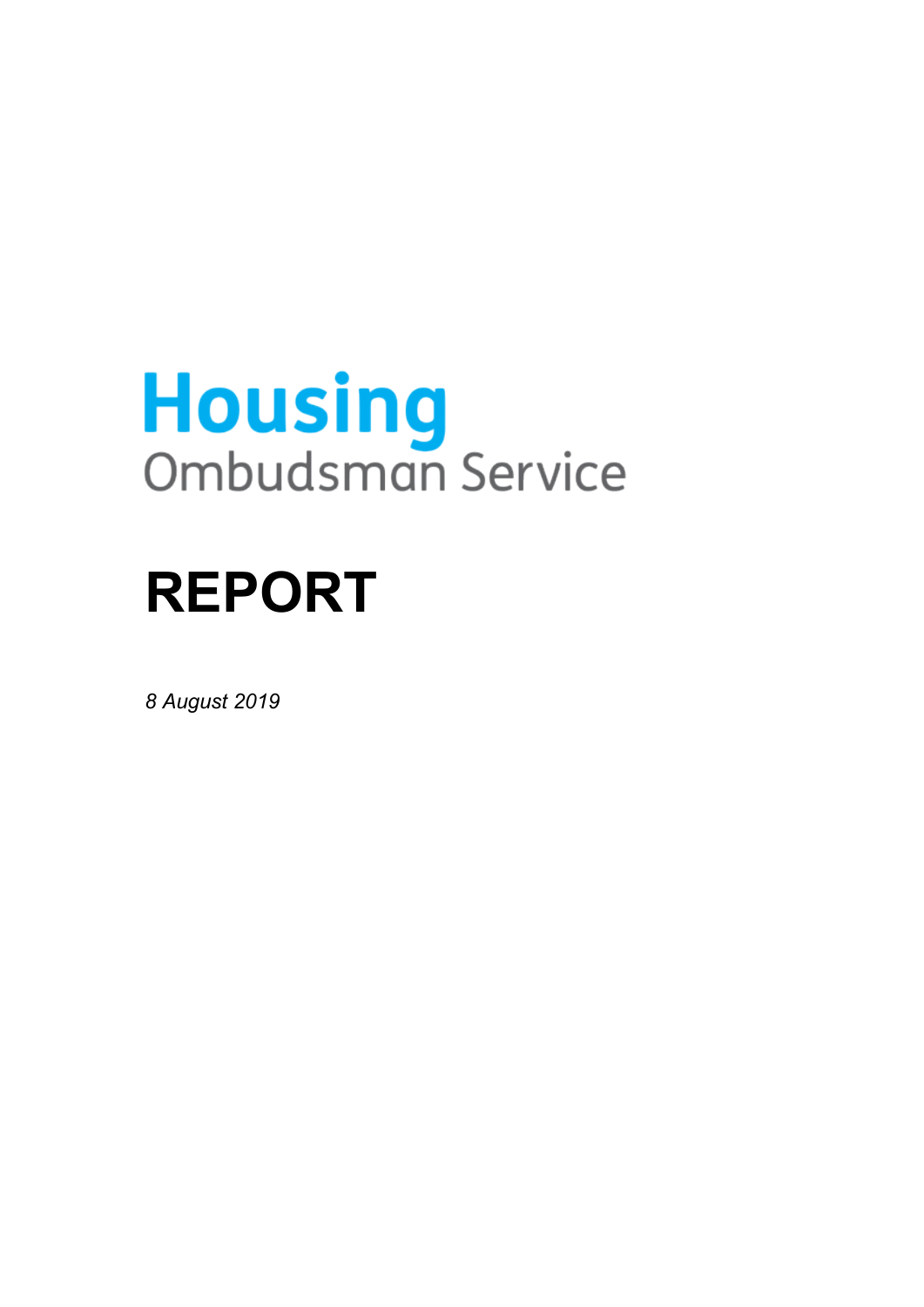## **Our approach**

 *to decide what is fair in all the circumstances of the case. This is set out in the for example whether the landlord has failed to keep to the law, followed proper The Housing Ombudsman's approach to investigating and determining complaints is Housing Act 1996 and the Housing Ombudsman Scheme. The Ombudsman considers the evidence and looks to see if there has been any 'maladministration', procedure, followed good practice or behaved in a reasonable and competent manner.* 

*Both the complainant and the landlord have submitted information to the Ombudsman and this has been carefully considered. Their accounts of what has happened are summarised below. This report is not an exhaustive description of all the events that have occurred in relation to this case, but an outline of the key issues as a background to the investigation's findings.* 

#### **The complaint**

The complaint is regarding the landlord's handling of leaks from the bath and kitchen taps in the property with respect to:

- $\bullet$  Its delays in completing the repairs
- Its decision not to compensate the complainant for damage to parts of the property.

#### **Jurisdiction**

What we can and cannot consider is called the Ombudsman's jurisdiction. This is governed by the Housing Ombudsman Scheme. When a complaint is brought to the Ombudsman, we must consider all the circumstances of the case as there are sometimes reasons why a complaint will not be investigated.

 the Housing Ombudsman Scheme (the Scheme), the following aspect of the After carefully considering all the evidence, in accordance with paragraph 23(e) of complaint is outside of the Ombudsman's jurisdiction.

 Scheme provides that '*the Ombudsman will not investigate complaints which, in the Ombudsman's opinion were not brought to the attention of the member as a formal matters arising'*. The extra period of 6 months has been discussed due to the direct In investigating this case this report has solely assessed events which occurred within a year of the complaint of March 2018. This is because paragraph 23(e) of the *complaint within a reasonable period which would normally be within 6 months of the*  link to the complaint being investigated.

Any mention of prior events in this report would be for contextual purposes only.

#### **Background and Summary of events**

1. The complainant is a secure tenant of the property owned by the landlord.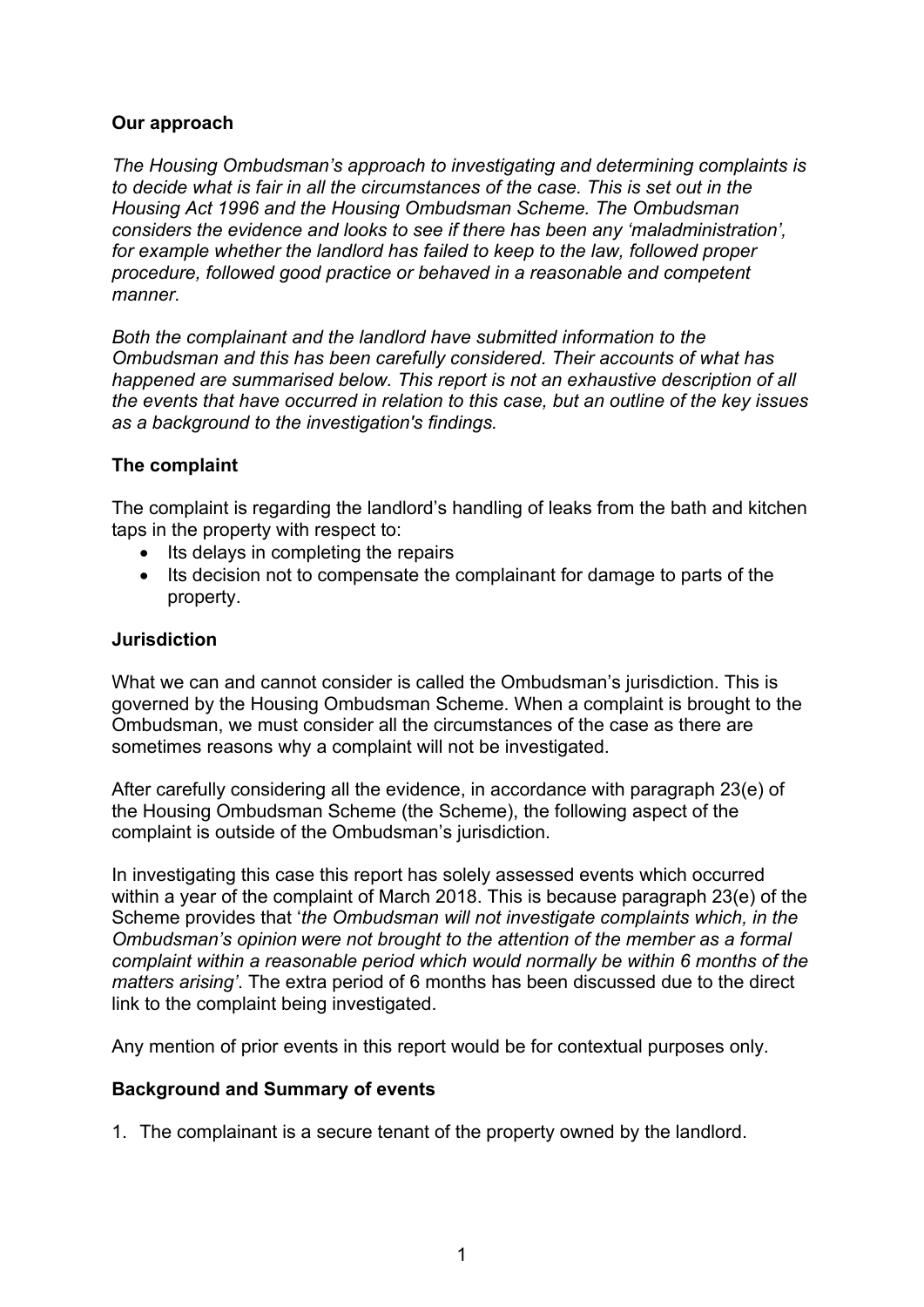- 2. The landlord's records indicate that when the complainant reported a leak from but left the panel off to allow the underneath of the bath to dry. The complainant reported a further leak, 9 months later, in December 2017, and the landlord's on the day. There is no record of the complainant calling the landlord for the waste on the day and booked a return visit to complete the work on 7 March the bath and kitchen taps, on 20 February 2017, it attended on the same day and carried out repairs. It attended again on 22 March 2017 to repair the bath frame records indicate that it could not gain access to carry out repairs when it visited repairs until 20 February 2018 when he called regarding leaks from the bath waste unit and the hallway cupboard. The landlord carried out repairs to the bath 2018, but the complainant cancelled this on 28 February 2018.
- 3. The landlord's surveyor inspected the property, on 16 March 2018, and agreed that the leaks had caused some damage under the bath. However, he stated that damp, which the complainant had reported, was caused by condensation and ordered an assessment for the installation of a more efficient extractor fan. The surveyor stated that he would further inspect the bath. The records also indicate that the complainant was advised that the repairs to the flooring and skirting boards were his responsibility.
- landlord's contractors had replaced the bath in the property a year previously. the property and attempted to solve the issue, but it continued. He stated that an cabinet, hallway flooring, skirtings and other parts of the property due to the leak occurring over time. The inspector also stated that the landlord would take damage to the property. 4. In a formal complaint, of 24 March 2018, the complainant stated that the Since the new bath was installed, he had contacted the landlord several times regarding a leak coming from under the bath. The landlord's contractors visited inspector had advised him that damage had been caused to the bathroom responsibility for the damage and the complainant expected compensation for the
- been installed in 2014 and not a year previously. It stated that on each occasion 5. In its response, of 18 April 2018, the landlord apologised that the complainant had experienced leaks since the bath installation. It clarified that the bath had that a leak had been reported the repairs were carried out. It had completed repairs in March 2017 when a leak was reported but could not carry out repairs in December 2017 as the complainant neither granted access nor called it again for the repairs.
- and arranged to reassess the bath on 28 March 2018, as it was suspected that 6. The landlord stated that its contractor visited the property on 20 February 2018 there may still be a leak due to the moisture under the bath. The matter regarding the leak was then resolved; however, the landlord's contractors agreed to reattend on 4 May 2018 to replace the water-damaged bath panels and framework. The landlord disagreed with the complainant's account of the advice provided by the inspector on 13 March 2018. It explained that the complainant was required to claim on his contents insurance regarding damage to his fixtures and fittings, so it would not be able to offer any compensation.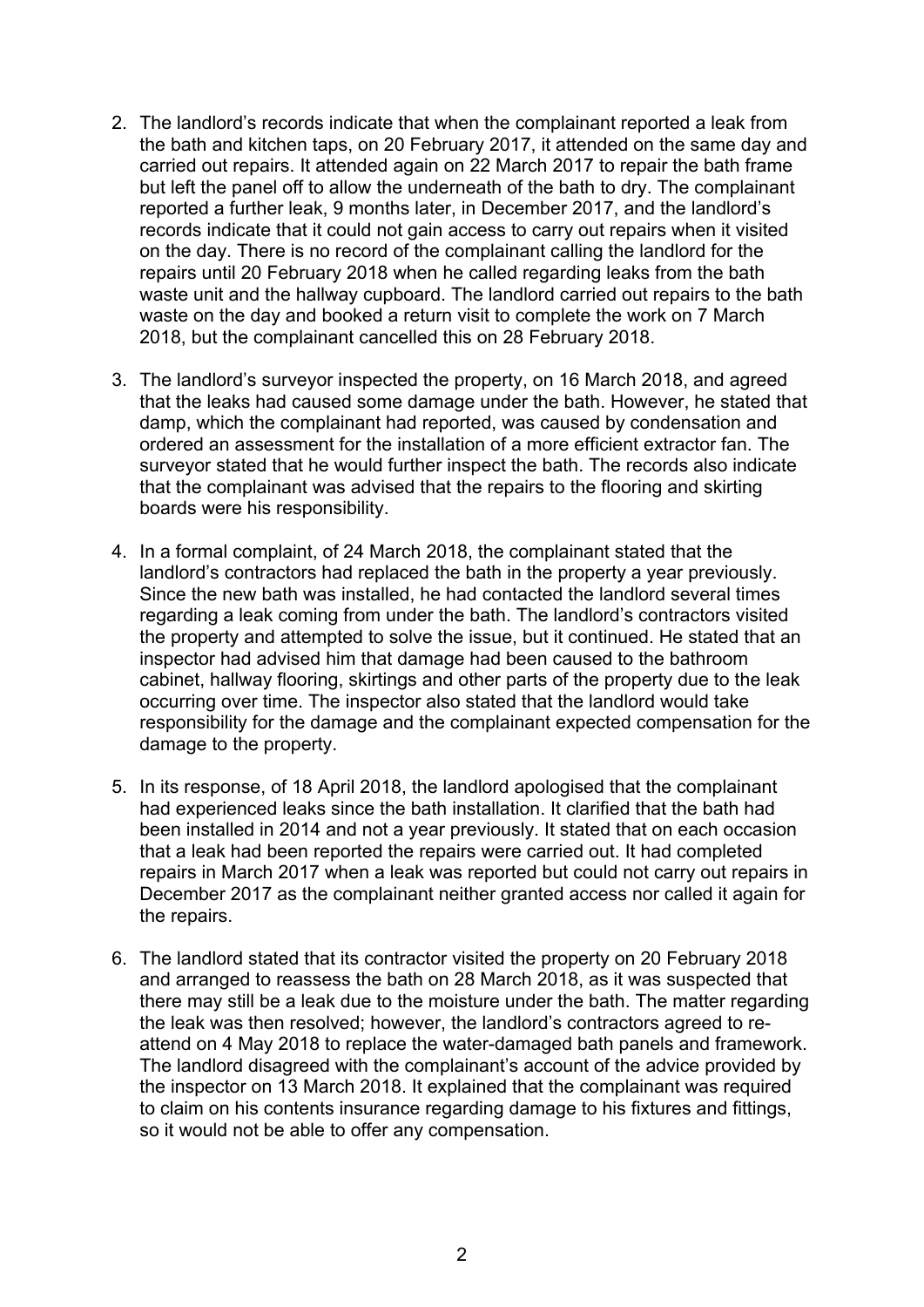- 7. The landlord's records indicate that it visited the property on 4 May 2018 to repair contents insurance did not cover the damaged items or bad workmanship. the bath frame and panel. On 17 May 2018 the complainant requested for the escalation of the complaint as he stated that the damage to his property was down to bad workmanship which the landlord had admitted to and the repair work had not been completed. In an accompanying letter, he stated that he had been in hospital and had not received a call card regarding attendance by the contractors. He was not happy with the work by the contractor on the day that it attended to fix the bath frame as he stated that more damage had been caused. The contractor had also not attended for another appointment on 10 May 2018. He received a call on the day from the operative who stated that he would not attend, though he was in the vicinity, as he had no equipment. Furthermore, his
- 8. The landlord reattended on 4 June 2018 and undertook further works to the bath frame and panel whilst agreeing that the works carried out previously had been unsatisfactory. On 18 June 2018, the landlord stated that it would respond to the stage 2 complaint once it had received additional information from its investigation team and apologised for the delay.
- provided advice on managing condensation and a more powerful extractor fan 9. In its stage 2 response, of 22 June 2018, the landlord clarified that in March 2018 its maintenance surveyor observed high levels of condensation in the bathroom which may have led to an accumulation of mould, so the complainant was had now been fitted. The maintenance surveyor also observed a residual leak from the waste fitting under the bath and requested for the landlord's contractor to complete the necessary repairs to the waste unit. He also instructed that the damaged bath panel should be replaced, and the bath frame repaired to resolve the damage caused by damp.
- 10.The landlord addressed the complainant's report that, although the bath panel repairs to the bath frame and review the damage described by the complainant. It agreed that it had not met its requisite standards in dealing with the repairs. was replaced, no work was undertaken on the bath frame and the bath was left unsecured, and the landlord's contractor caused additional damage to the tiles. It stated that it had requested for its contractor to visit the property again and make
- landlord stated that the floor covering was not installed by it and was therefore, the complainant's responsibility and, in the terms of his tenancy agreement, it 11.The landlord stated that its surveyor did not agree that the damage to the skirting board was caused by damp and advised the complainant to refer the issue to his contents insurer. It attached an extract from the Tenants' Handbook, which indicated areas of the property for which the complainant was responsible. The was not recognised as a fixture or fitting. The complainant was also responsible for damage to his skirting boards and bath panels although, on this occasion, the landlord's contractor had replaced the bath panel.
- 12.Following a call by the complainant regarding the quality of the bath panel and tiles, which he stated had been damaged by the contractor, the landlord agreed to inspect the property again and undertake any further works on 16 July 2018. During the visit of 16 July 2018, the complainant continued to report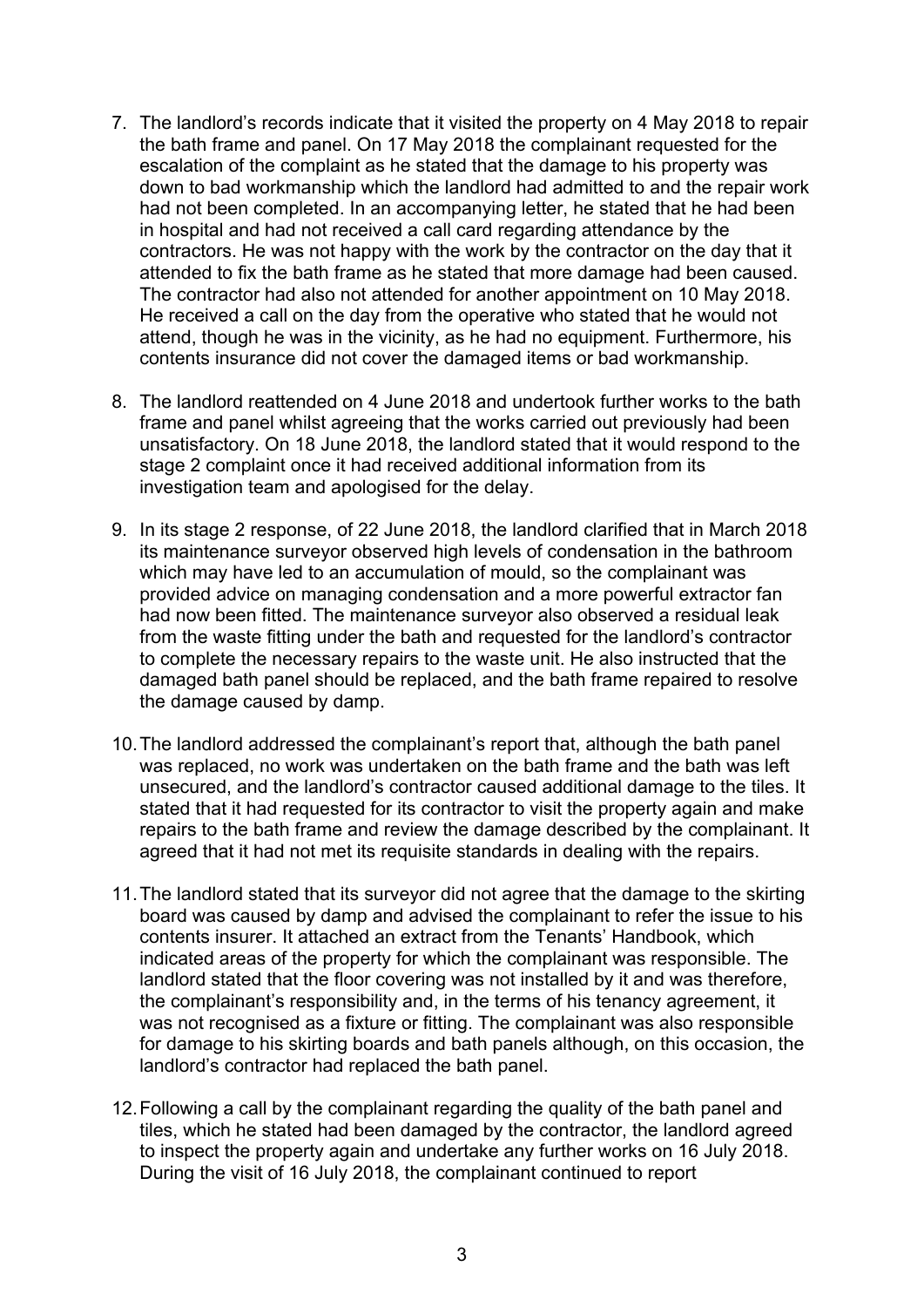dissatisfaction with the works including stating that his wall paper had been damaged by contractors. The operative visiting on the day informed the landlord that the complainant was making it difficult for him to undertake the repairs.

- requested that the landlord pays the cost of repairing the damage to the property 13.Further visits were undertaken on 3 and 9 August 2018, and a final inspection was carried out on 22 August 2018 by the surveyor who confirmed that all necessary repairs were completed. On 31 August 2018 the complainant including the skirting board and his flooring as these were not covered by his contents insurance.
- moisture, a further inspection found that the readings had reduced to a 14.On 7 September 2018, the landlord acknowledged that the service the complainant had received had not been satisfactory as it took several visits before the source of the leak was identified and for repairs to be completed. It had found during an inspection of the property that there were very high levels of moisture in the walls. In the landlord's opinion the leaks from the bath were not the cause of the issue. Following some repairs and the monitoring of the level of satisfactory level.
- 15.The landlord stated that it also found that the underlay and concrete underneath the flooring were wet and again did not agree that this was caused by leaks from the bath. It had found that there was an issue of condensation in the bathroom which had been resolved by the more powerful extractor fan. It was the surveyor's conclusion that the damage in the property was more likely to have resulted from wear and tear and not the action of the contractors. It also concluded that damage to the skirting board was more likely caused by the installation of the laminate flooring in the property. The landlord stated that it had identified and completed repairs required to the bath frame and panel.
- 16.The landlord advised that the tenant's handbook indicated that the complainant was responsible for both the flooring and skirting boards. Whilst acknowledging that the complainant had experienced inconvenience due to its delays in identifying the source of the leaks and completing the repairs it advised that it had undertaken all works for which it was responsible.
- caused by the leak and the wall paper was damaged by the landlord's contractor. also the inconvenience. 17.On 17 September 2018 the complainant stated that he had various voice recordings where the maintenance surveyor confirmed that the damage was He stated that the contractor's staff member also confirmed this. He wanted the landlord to consider compensating him for the damage that had been caused and
- the complainant informed the landlord that no one had been to his property 18.On 25 September 2018 the landlord stated that in its previous response it instructed the service area to ask the contractor to return to the property, review the alleged damage and undertake any identified repairs. It invited the complainant to confirm if this was still outstanding. The landlord further stated that whilst it offered goodwill payments in circumstances of serious disruption or distress, it did not agree that it was warranted in this case. On 10 January 2019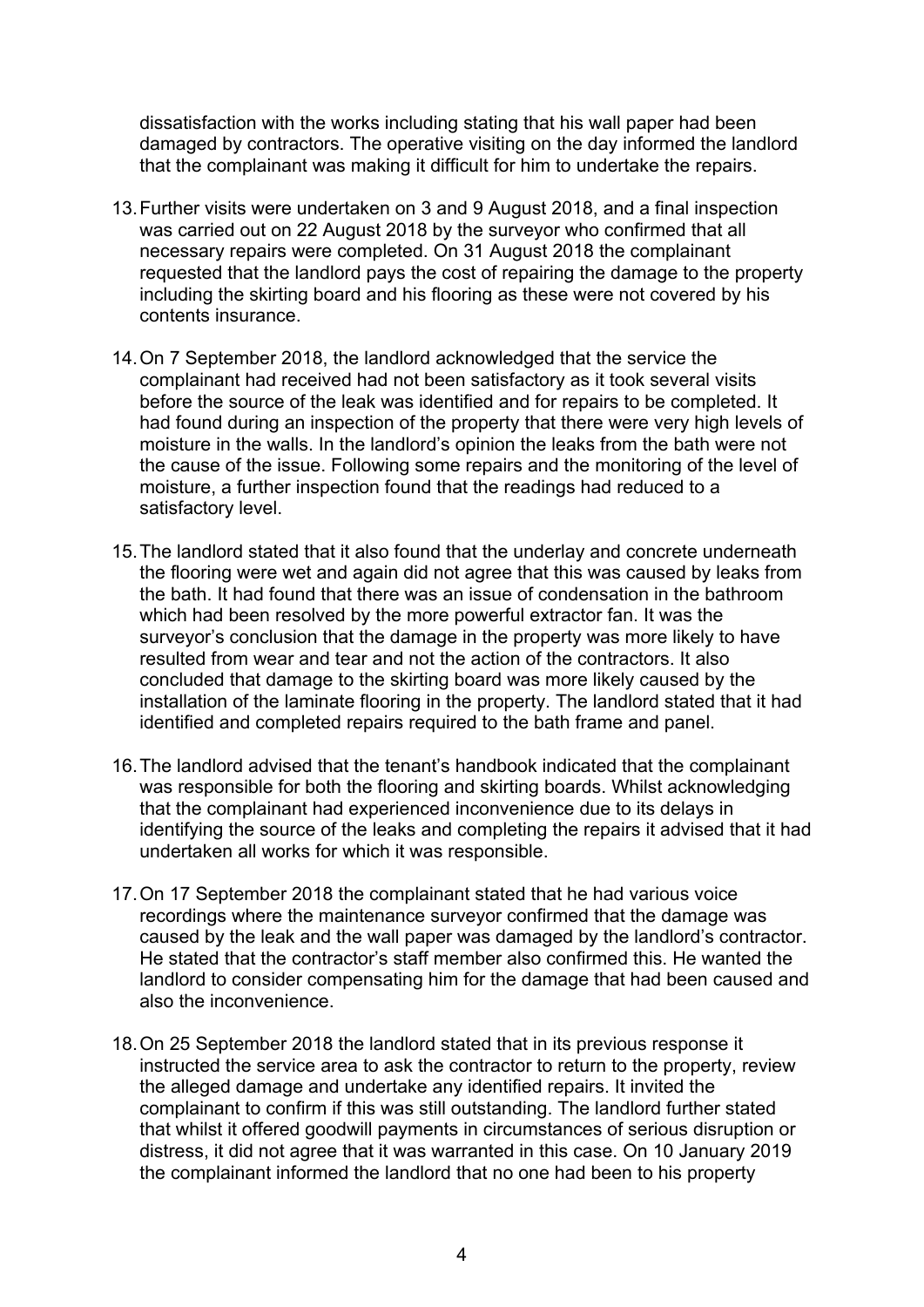regarding the damage caused by the contractor to the wall and he wanted the landlord to arrange for this to happen.

# **Assessment and Findings**

 19. The Ombudsman must consider whether the steps the landlord has taken have been reasonable and in line with its obligations. When the landlord receives a report of a fault or disrepair, its first responsibility is to assess the problem. The complainant's tenancy agreement states in the paragraphs below as follows:

#### *Section 1*

*6. You have the right to have certain small urgent repairs which might affect your health, safety or security, done quickly and easily.* 

#### *Section 2*

 *boards and bath panels; All fittings which have been fixed and supplied by you 23. You are responsible for floor coverings – other than installed by us; skirting or by your visitors, lodgers or sub-tenants. Any repairs which are necessary due to any wilful or negligent act or omission of you or of your visitors, lodgers or sub-tenants.* 

*37. You are responsible for insuring the contents of your home (your furniture and belongings). We are not responsible for loss of or damage to your possessions.* 

*You are advised to take out full contents and tenant's liability insurance for your home.* 

#### *Section 3*

*4. We will arrange to repair the structure and exterior of your home and the building of which your home may form part. This includes: Internal walls, floors (excluding floor coverings), ceilings, doors, door frames, door hinges and skirting boards.* 

*5. We will arrange repair and keep in proper working order any installations within your home for heating, water heating and sanitation; and for the supply of water, gas and electricity. This includes: basins, sinks, baths, toilets, flushing systems and waste pipes.* 

- where there could be a likelihood of some risk to the complainant if these are not timescales, thus, this report will assess its actions in dealing with the repairs tenancy agreement indicates that the complainant is responsible for repairs to the 20.From the foregoing, it is the landlord's responsibility to undertake urgent repairs completed within time. The landlord has not provided this Service with its repairs reports according to good practice and what is reasonable. Section 2(23) of the flooring, skirting boards and bath panels in the property. However, this Service notes that Section 3(4) also states that the landlord is responsible for repairs to skirting boards.
- 21.Section 2(37) of the tenancy agreement provides that the complainant is required to insure his furniture and belongings. As Section 3(4) specifically excludes the floor coverings from the landlord's responsibilities, it means that the complainant should have considered including this in his contents insurance. Generally, it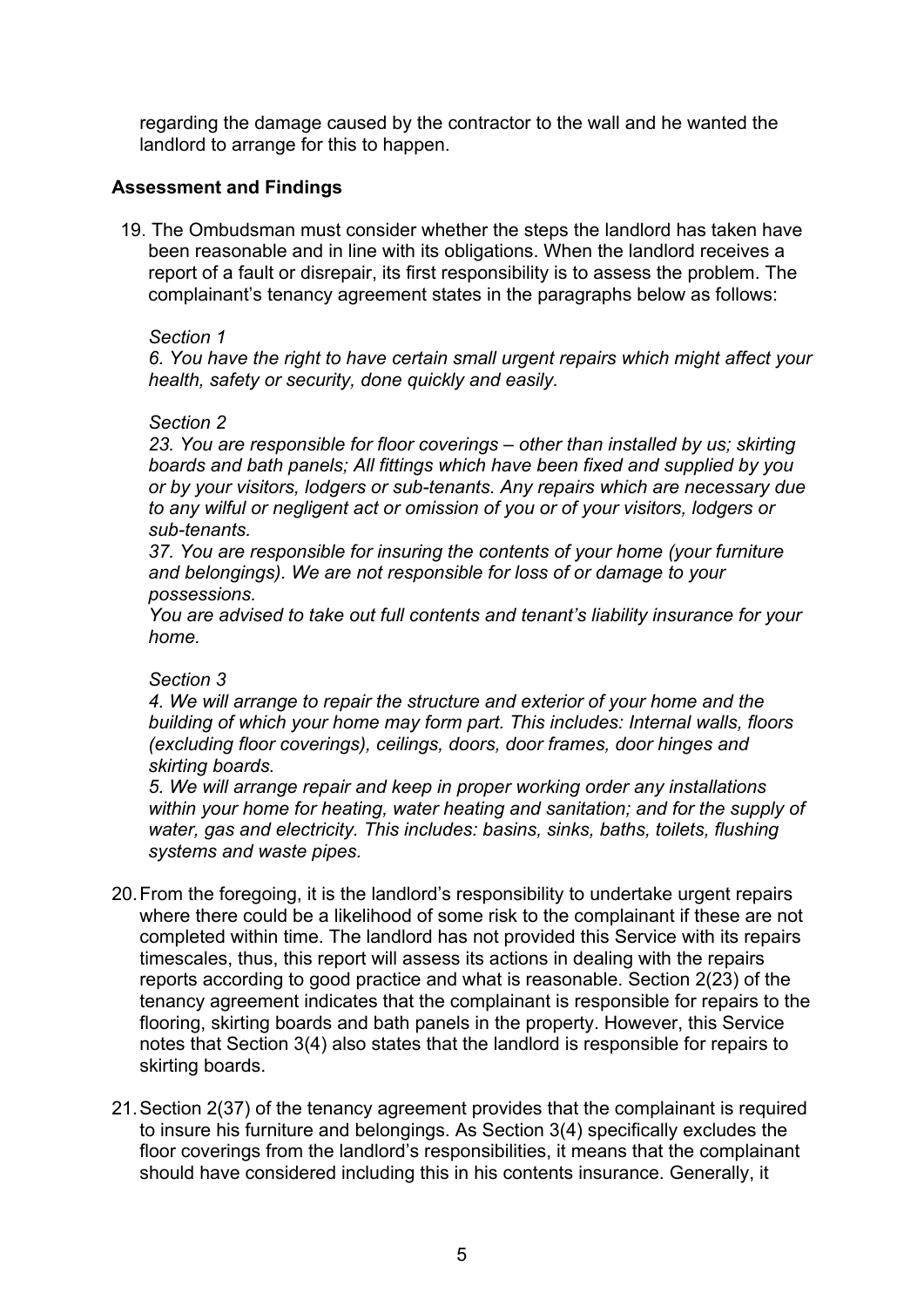would be for the complainant to claim for damaged items which are not within the liability could then be resolved via the insurance claim. Whilst he may have landlord's responsibility on his contents insurance, and any dispute regarding chosen not to have an insurance policy in place, this does not convey an obligation on the landlord to make up for the absence of such cover.

- the landlord in a timely manner and there was a considerable lapse of time between the incidents. Though the complainant disputes that the landlord left a 22.The landlord's surveyor visited the property and assessed the issues that were reported on each occasion. The two repairs requests of 2017 were attended to by card after its visit of December 2017, there is no evidence that he contacted the landlord to query why it did not attend to resolve the repairs. The further leak reported in February 2018 was not completely resolved as the landlord found that there were further leaks in June 2018, the bath frame and panel repairs were also not completed until August 2018.
- found in the property. It also disputes the complainant's assertions that the that the damp was due to condensation. The complainant has also not provided any evidence in support of his assertions. In the absence of evidence, this 23.The landlord does not agree that the leak was the cause of all of the damage surveyor and contractor agreed that the leak had caused the damage to the skirting boards and other parts of the property. Firstly, the landlord's records do not support the complainant's assertions as it indicates that the surveyor found Service is unable to determine the cause of the damp in the property.
- 24.The landlord acknowledged that the leak caused damage underneath the bath but denies that it caused damage to the skirting boards or any other part of the property. It states that the some of the damage was caused by several issues including condensation, wear and tear, constant wet mopping and the installation of the laminate flooring. It also denies that the leak was due to bad workmanship and states that he pop-up waste unit would have been installed by a previous tenant as it was not its standard installation.
- 25.This Service notes that the bath panel was the tenant's responsibility to repair but the provisions of the tenancy agreement have created ambiguities with respect to the skirting boards. The Ombudsman opines that landlord should not have inputted responsibility for repairs to the boards on the complainant as the tenancy agreement also provides that the landlord is responsible for the repairs. It is not within the jurisdiction of the Ombudsman to interpret tenancy agreements. Thus, this Service cannot determine which of the parties is responsible for repairs to the skirting boards due to the contradictory provision.
- 26.We consider that it is not unreasonable for the landlord to rely on the conclusions of its appropriately qualified staff and contractors. Thus, this Service cannot conclude that the landlord was incorrect in its assessment of the causes of the aspects of damage which it has not inputted to the leak. This Service has no basis for deciding that the contractors caused damage to the wall paper, tiles or any other part of the property without any evidence in corroboration of the complainant's version of events. Even though the tenant has stated that he has voicemail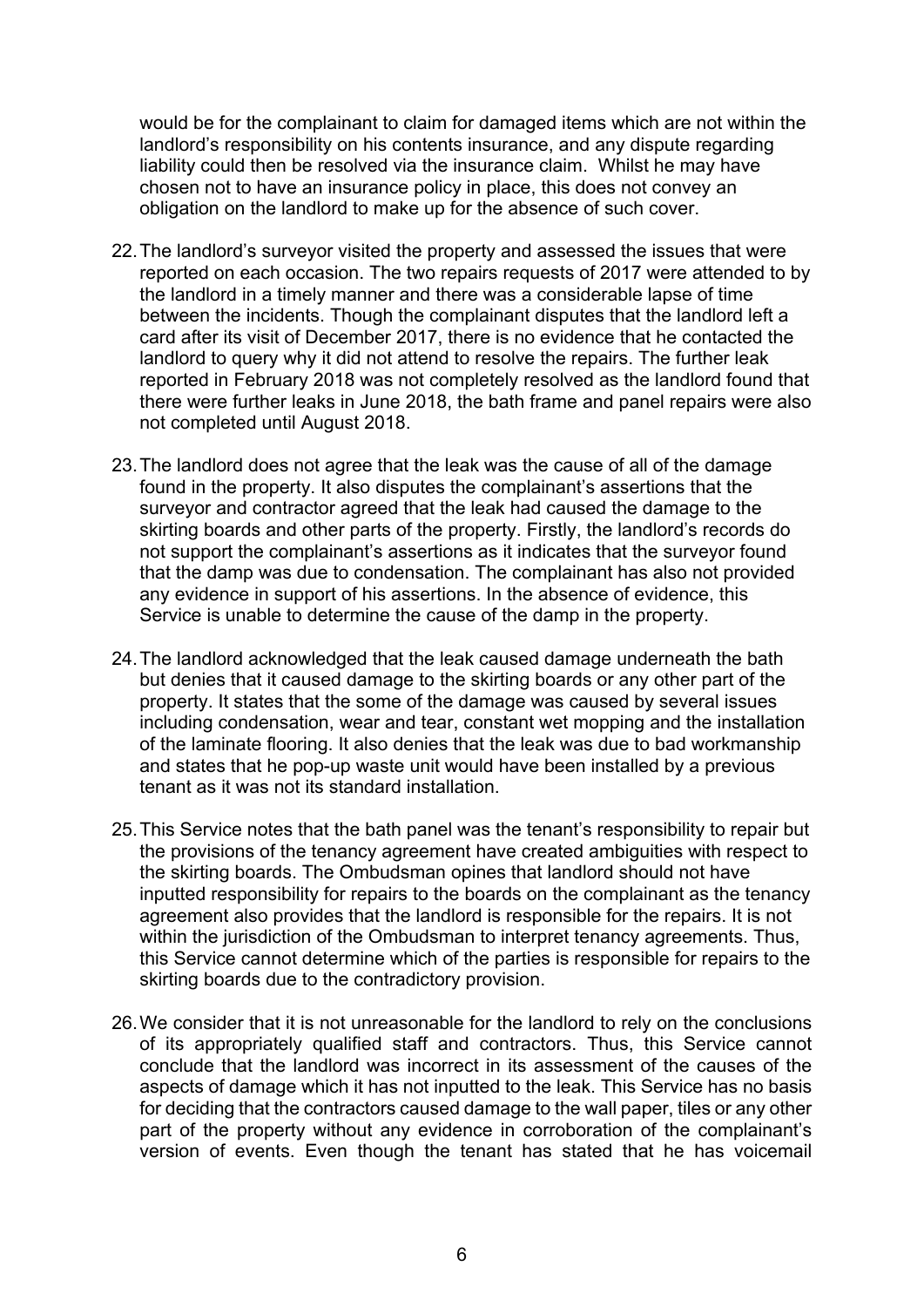evidence, this evidence was not provided to the Ombudsman nor was it provided to the landlord.

- responsible for repairs to damage to fixtures and fittings caused by him but there the landlord also undertook the repair of the bath panel which the complainant responsibility to deal with, the landlord is not required to make reparation for the inadequate panel repairs of May 2018 for which another visit had to be arranged. 27.The tenancy agreement states in paragraph 2(24) that the complainant is is no evidence that the leak was caused by him. The landlord is responsible for sanitary installations, thus, the repairs to the leak was its responsibility. However, should have done, as stated within his tenancy agreement. As this was his However, this Service finds that the landlord should have considered compensating him for the length of time for which the leak was not resolved between February and June 2018, four months later.
- reasonable expectation that a non-urgent repair should be completed within 20 resolve the leak for a period of four months. However, as stated above, he should 28.The Ombudsman accepts that the complainant has been significantly inconvenienced by the leak and the damage this may have caused. It is a working days, and four months is significantly longer than would ordinarily be acceptable. The landlord should, therefore, have compensated him for its failure to claim through his personal content's insurance for the aspects of the damage which are within his responsibility to resolve.

## **Determination (decision)**

29.In accordance with Paragraph 42 of the Scheme:

- There was service failure in the landlord's delays to completing the repairs to the leak.
- There was no maladministration in the landlord's decision not to compensate the complainant for damage to parts of the property.

#### **Reasons**

 30.The landlord was always timely in attending to the leaks, however, there was a delay of four months to the completion of the repairs in 2018. There is no the extent of damage caused by the leaks and the damage which he states were caused by the contractors. The complainant is required, by his tenancy agreement, to make a claim on his home contents insurance with respect to damage to the flooring and bath panel. There is no requirement for the landlord to evidence to support the complainant's assertions about the cause of the leaks; deal with these issues or compensate him for them on the basis that the complainant's insurance do not cover the issues.

#### **Orders**

31.I make the following orders: